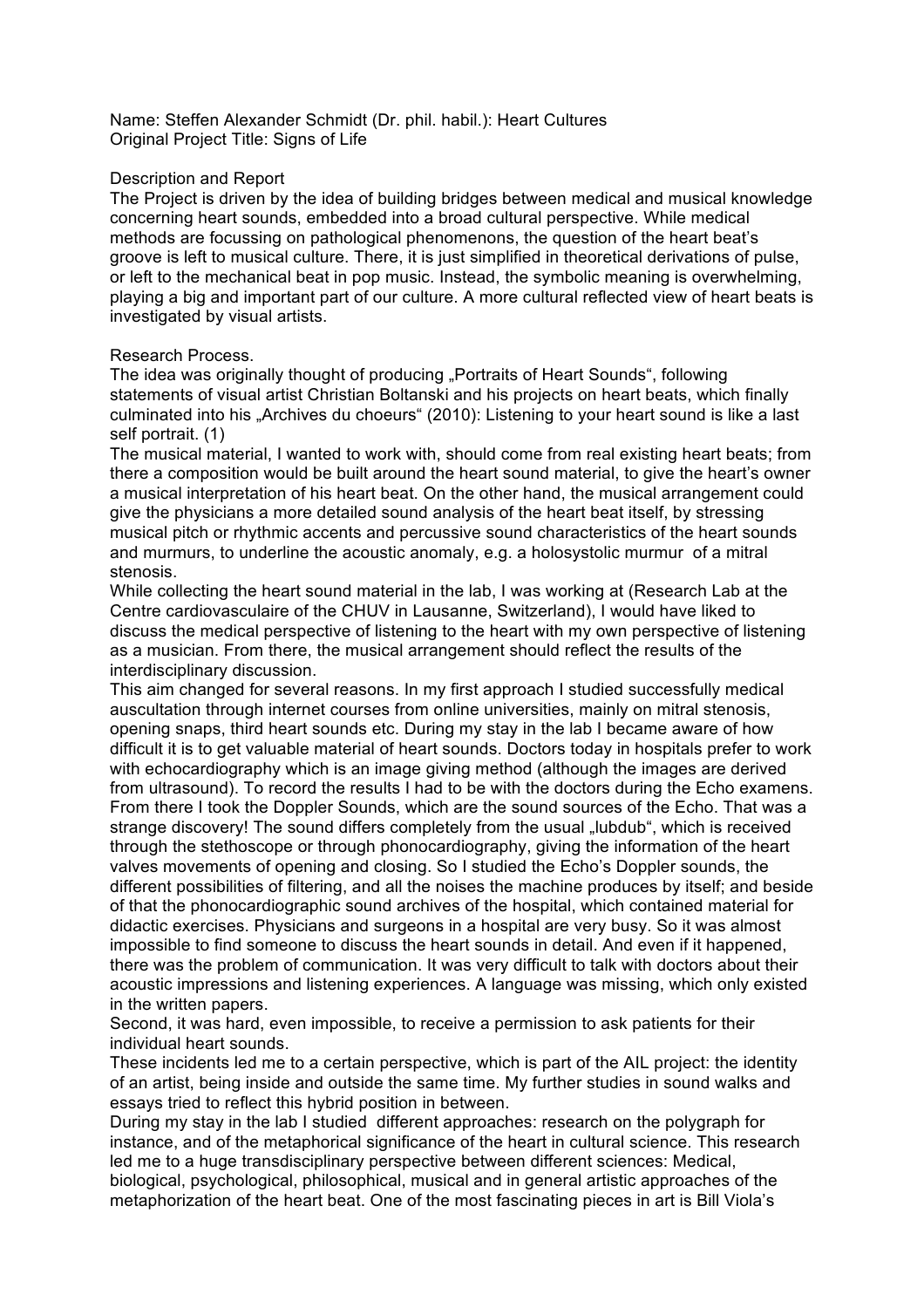"Science of the Heart" (1982). In this installation, the heart's metaphorical meaning clashes with the physiological organ, bringing together the two separate forms of knowledge in a paradoxical situation. I discussed this with curator Carolyn de Wattenwyl, head of "Recontres Arts et Science" at the CHUV, who introduced me into the work of visual artists like Boltanski and Viola.

While studying these different scientific and artistic approaches I made sound recordings of the hospital, documenting the environment of medical heart research. My aim was to produce a soundscape of the heart, or better, a soundwalk, which mirrors the sound world around the heart science, how it was managed through the canonic version of society's privileged know how - a high tech hospital.

This soundwalk, which included my own recordings of the hospital's intensive care, entrance hall, the doctor's "visites" at the patient etc. was edited, looped and recomposed through effects, to create a situation between objective noises and incidents on the one hand, and subjective perspectives on the other. This is not only a subjective walk through the hospital, but also a reflection of the AIL project's setting, as I described above. The artists identity is a heterotopic place between the inner and outer perspective.

The soundwalk was planned as only one track of an entire performance with live piano. Performing the prerecorded sound walk with live piano, i could build relations to the "tonality" and rhythms of the hospital's sounds. Thanks to the collaboration of the Montreux Jazz Festval this soundwalk could be first performed on "Didactica" in July 2011. The performance was very special. I asked the lab's head, Prof. Dr. L.K. v. Segesser to join the performance with his echocardiogram, performing its noises and sounds, which can be amplified through a PA. In agreeing with this idea, v. Segesser contributed to a premiere of the maybe most bizarre trio on the festival: 1) prerecorded soundwalk, 2) live piano and 3) live Echocardiogram.

After the successful premiere I had several possibilities to repeat the performance, but without Prof. Segesser and his Echo. In a San Francisco Performance, made possible by Aurelie Coulon and Swissnex in May 2013, I developed a version of the sound walk with live percussion. In this performance, the noises, I produced live with an empty paper box and a plastic bottle, should underline the compositional structure from the soundwalk and produce sonic similarities with the heart sound material. The aim here again was to produce a space between inner and outer perception. In the San Francisco performance I could also work with a live heart sound, which was given by Aurelie. We could finally repeat this live heart sound performance in september 2014 during a performance of the Musée de la main in Lausanne.

## Methods - From Sound Walk to Sound Essay

Since the research period in the lab (3/11 to 11/11) the performance is in a steady process. The soundwalk is developing more to a , sound essay', a composed imaginary discussionconstruction between different arts and sciences. The heart sounds themselves become more and more sound designed artefacts, like electronic beats.

At the end of my stay in the lab, the different cultural codes of the heart became more important. I started integrating different sonic and aesthetic representations of the heart, dealing with E.A. Poe's "Tell Tale Heart" and Schubert's Lied "Gretchen am Spinnrade", as well as Michael Jackson's beginning of "Smooth Criminal" and Kraftwerk's "Electrocardiogram" from "Tour de France". Ole Hoystad's "Kulturgeschichte des Herzens" became a central theoretical issue. My method of reseach was a picking up of aspects from different disciplines, documenting them in a research diary and confronting them with the sound diary I made during my stay in the lab.

The soundwalk I produced there, was thus developing into a sound essay. Taking the idea from Chris Marker's "Sans Soleil" Film essay (1982) where he contributes to the philosophy of time perception under a dionysian aesthetic concept, I planned a two part piece of app. 20 min length, in which the musical question of inner and outer perception was focussed. The first part should follow the "classical" concept of a soundwalk. It reflects my path to and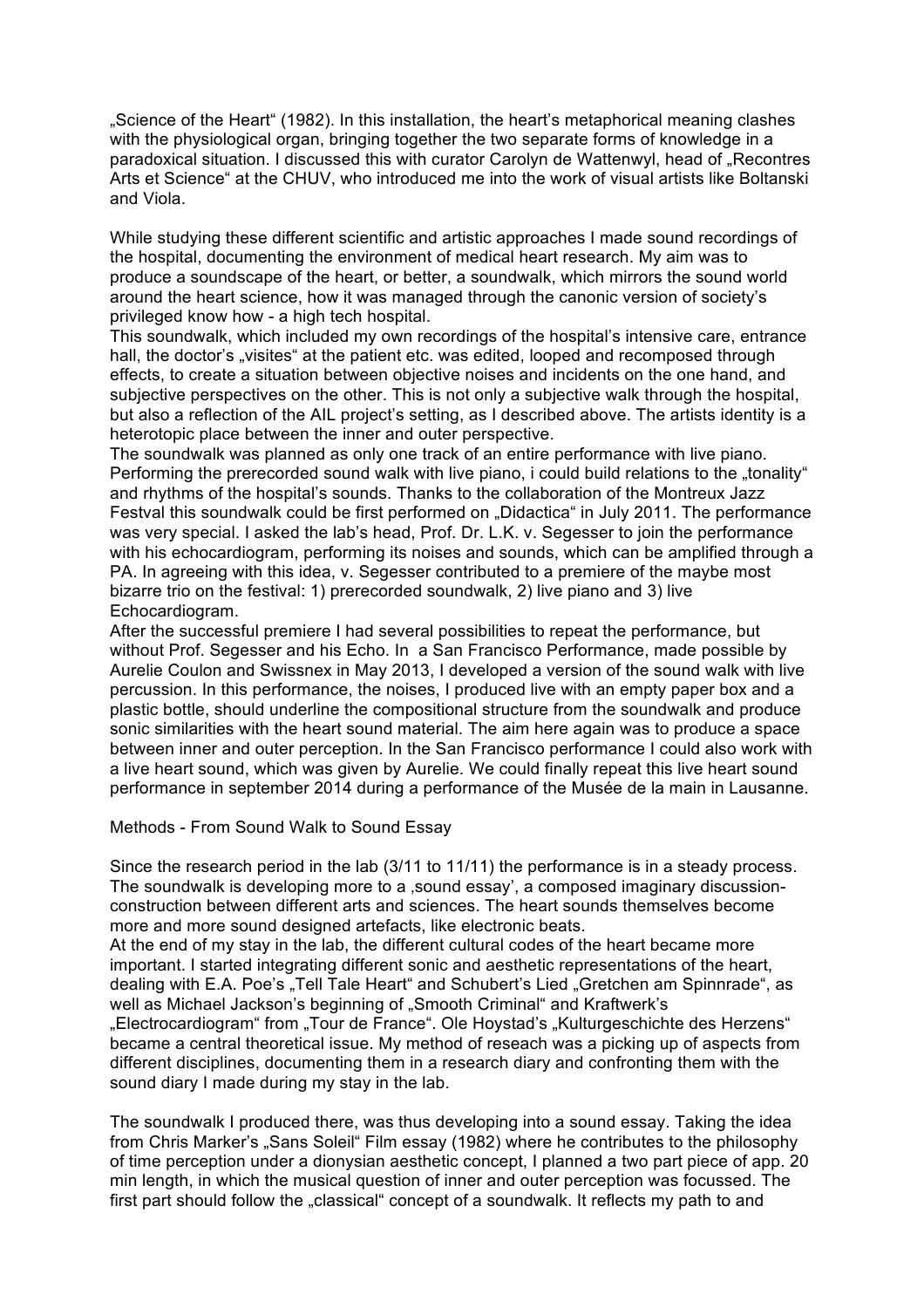through the hospital, starting in the Metro of Lausanne and leaving the hospital with the ambulance helicopter. After having passed the entrance hall with its strange kind of muzak (which is subjectively marked through a distortion effect to reflect my own critical point of view), I arrive at the sixth floor to change my dress, which also gives a different identity, becoming a part of the hospital's staff. This critical transition of taking another hybrid identity between inside collaborator and outside artist is marked by a looping of sounds of the dress machines, which suddenly trespasses the quality from noise to music.

This short description of the first part of the soundwalk should explain my method of building up the narrative structure between sound and space, to create an imaginary sound architecture, shifting between objective noise and subjective sound.

In the second part I enter the lab (elevator, opening door, starting the computer, noises of writing on the keyboard), which opens the numerous relations, linked with heart culture in the online world: a scientific introduction into the anatomy of the heart is heard, counterpointed by E. A. Poe's "Tell Tale Heart" and sonic representations of the heart (stethoscope sounds and Echo sounds). A major role plays the 3 D printer of artificial hearts, which are produced in the lab. This amazing machine has 2 motors, which behave like 2 different voices of a bizarre musical instrument. It played in the background while I was writing my research diary. I took many recordings of this strange musical instrument.

In this second part I collect many different perspectives of the heart sound (very freely in rhapsodic form of a Fantasia and not systematically built). The middle part reflects different heart sounds, I've found in the hospital, through the musical technique of a fugue. The end of this second part returns to the idea of a soundwalk, leaving the hospital through the sound of a helicopter. The helicopter is very crucial in urgent situations of heart transplantation.

This second part is not purely a soundwalk, although beginning and end are representing its gesture; but it approaches more to a sound essay, by entering into the imaginary discussion of the different scientific and artistic perspectives of heart cultures.

It is just a beginning, a first appraoch to a huge phenomenon, which is relevant in all fields of high and everyday culture. Through the dimension of sound, the essay form reflects in my opinion the best way of entering into the world between inner and outer perception, which was a central aspect of the whole AIL project, as well, as the conflict in perception in general, between objective and subjective. This might be just an illusion, because our whole perception is taken form an inside perspective. But one should consider, that sounds and noises from the outside world have more objective relevance for the communication than music. We can follow this difference very clearly in film science, where sound design is a part of the film, while music ("score music") has always the status of a comment outside the film.

## Transdisciplinary Art

It would be (in my opinion) a very fruitful interdisciplinary or transdisciplinary research field to develop and investigate the symbolizing strategies of the heart in different sciences and arts, to compare phenomenons from different sights and to find a language, which communicates the different approaches. First steps of networking have been made in this research, to build up a research cluster, with little results by now.

Especially in music theory and history there is an interesting analogy between the heart sound and the birth of motif thinking and thorough bass, two very important issues of baroque and classical music from 17th century on to the early 20th century. One could claim, that there is a strong analogy to the heart sound. Music, representing the affect, has not only built up emotional signs through musical representations like pitch gestures ("Musikalische Figuren") or major / minor scales, but also by imitating the physiological functions of the body, which represent the affect by themselves: Tempo, rhythm, measure, character and at least frequence. It is striking that the ideal, neutral heart sound is almost identical with the so called "folk tune fourth", an upbeat jump from the dominant to the accented tonic, as one can hear it in Mozart's "Kleine Nachtmusik", or in the bass line of the piano in Schubert's Lied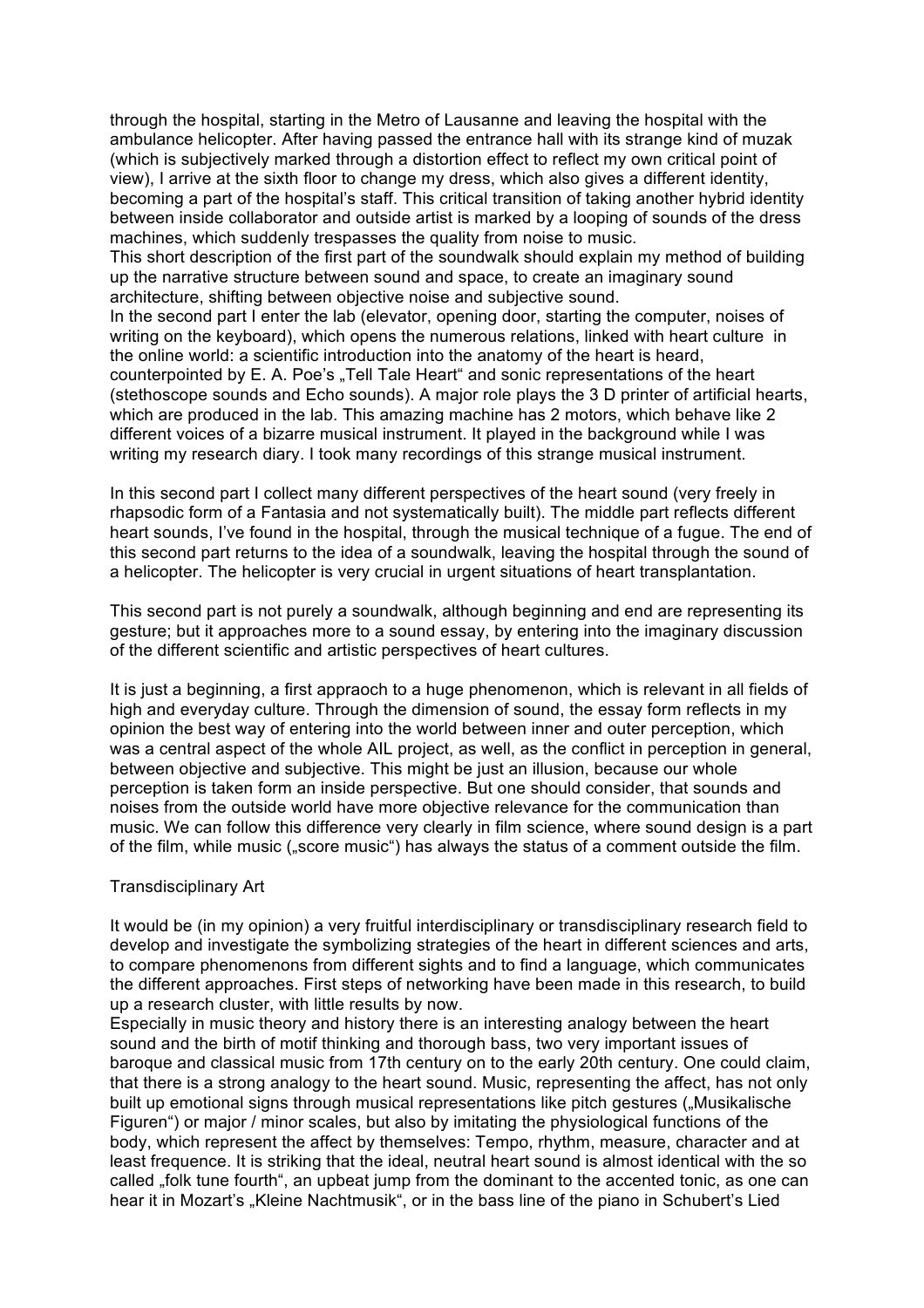"Gretchen am Spinnrad" after Goethe's poem. The meaning of the words "Mein Herz ist schwer" is translated into the bass line, giving the drive of the expressed unquietness. Music since 1700 hence would express an unvisible body language, which is immensely linked to the emotional representation of the body: Breathing and heart beat. But it is not expressed through dance, but through the inner movement, as if amplified and acoustically symbolized, which describes an idealistic place between the immaterial soul and the visual gesture.

As a musicologist and cultural scientist this project has led me to a new aspect of musical ontology and to transdisciplinary perspectives. As a composer and musician I developed the format of the sound essay, which seems the only adequate way to thematize the above described phenomena of the perceptive tension between inner and outer space. It might also work as a certain prototype of artistic research.

I would like to finish with a statement of heart's function in counter culture. As we can see in many artistic pieces of literature, music, etc. the heart has a certain meaning of signifying the truth. E.g. in Wackenroder / Tiecks "Herzensergiessungen eines kunstliebenden Klosterbruders" (1796), it becomes clear already in the title, that there is a level of intimacy, which is not to be taken as an official statement, and that is at the same time the guarantee of the , real' truth. While the rational argument of a political debate, or the academic proof of a philosophical statement are 'rotten' through their character of a corrupt rhetoric society, the chance to express something through the heart marks a place beyond. There, its symbolic meaning receives the value of a counter culture, in which also - or maybe especially - music takes a dominant role to transport this intimacy. Musical listening though cultivated a way to understand the intimacy of the true message. That might be one reason, why people don't like to talk about musical matters. The most horrible and hysterical idea in Poe's . Tell Tale Heart" is, that intimacy becomes official. In the protagonist's mind the Polygraph already exists - imaginary. It might be just a question of time, when a polygraphic function is implemented into future detectives equipment – maybe dressed in beautiful sounds, derived from the heart.

My research, which shows a development from a very clear musical idea, has led me to a huge project of interdisciplinary approach; and it led me to the attitude being careful with the connections one can build with knowledge. That is the reason why I changed the project's title from "Signs of Life" to "Sonic representations of the heart" and finally to "Cultures of the Heart". The very first and very important step of a serious scientific approach would be to become clear of the different cultural contexts, the heart beat is placed in. Ant it could lead to a different understanding of one' s body functions: To deal with the own heart beat would be a step to deliver the individual from the state of estrangement, which is supported by technical medical procedures. To experience the self, also the awareness of the heart beat was a serious value as a "pratique du soi" in 18th century, as A. Metreaux has argued. The heart culture project should lead to a broader consciousness of the heart's owner instead of dancing and behaving to a heart beat, given by medical and musical industry.

Notes / Bibliography (1) On Boltanski: http://www.deutschlandradiokultur.de/ein-herzschlag-fuer-dieewigkeit.1013.de.html?dram:article\_id=168296 (last visit: Jan. 3rd 2015)

Christine Attenhofer Jost / Emanuela Valsangiacomo Büchela: Diagnostik bei kongenitalen Vitien: Stethoskop, Echokardiographie und / oder MRI? In: Kardiovaskuläre Medizin 2006;9: 311–323

Claudia Benthien, Christoph Wulf (Hrsg): Körperteile. Eine kulturelle Anatomie. Rowohlt: Reinbek bei Hamburg 2001